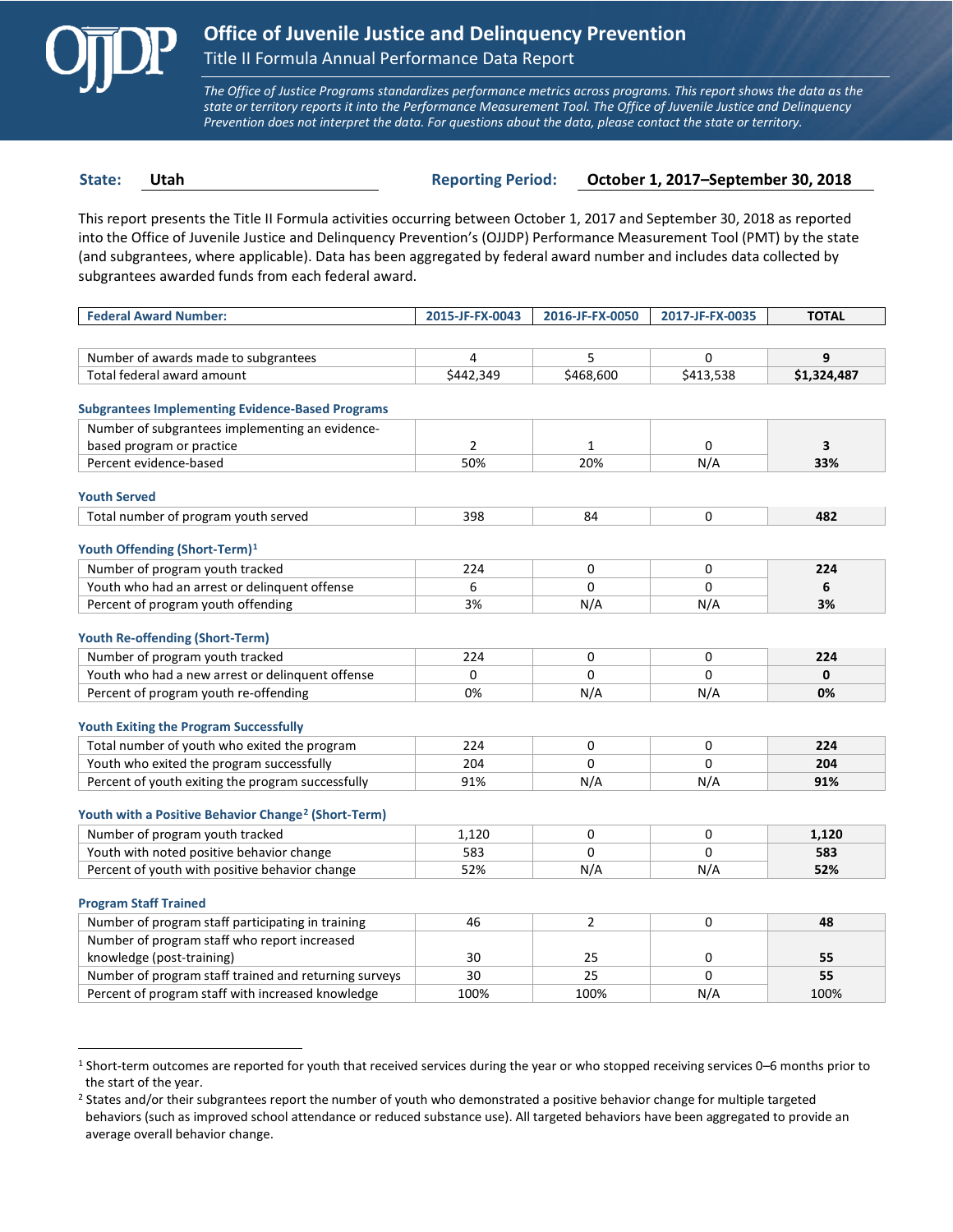# **Title II Formula Annual Performance Data Report**

#### **Systems Improvement Activities**

| Number of Memorandum of Understandings developed |    |    |     |
|--------------------------------------------------|----|----|-----|
| Number of program materials developed            |    | 10 |     |
| Number of planning activities conducted          | 54 |    | 102 |
| Number of program/agency policies or procedures  |    |    |     |
| created, amended, or rescinded                   |    |    |     |

# Purpose Area Allocations

OJJDP has defined 32 purpose areas that states may use their Title II funds to implement, either through subawards to local, public, and private agencies or through statewide programs. This section lists the funds allocated from each federal award to both subgrantee and statewide programs during the reporting period.<sup>[3](#page-1-0)</sup>

| <b>Purpose Area</b>                             | 2015-JF-FX-0043 | 2016-JF-FX-0050 | 2017-JF-FX-0035 | <b>TOTAL</b> |
|-------------------------------------------------|-----------------|-----------------|-----------------|--------------|
| 1. Aftercare/Reentry                            | \$0             | \$0             | \$0             | \$0          |
| 2. After School Programs                        | \$0             | \$0             | \$0             | \$0          |
| 3. Alternatives to Detention                    | \$0             | \$0             | \$0             | \$0          |
| 4. Child Abuse and Neglect                      | \$0             | \$0             | \$0             | \$0          |
| 5. Community-Based Programs and Services        | \$0             | \$0             | \$0             | \$0          |
| 6. Delinquency Prevention                       | \$24,500        | \$4,500         | \$0             | \$29,000     |
| 7. Gangs                                        | \$0             | \$0             | \$0             | \$0          |
| 8. Graduated and Appropriate Sanctions          | \$0             | \$0             | \$0             | \$0          |
| 9. Hate Crimes                                  | \$0             | \$0             | \$0             | \$0          |
| 10. Job Training                                | \$0             | \$0             | \$0             | \$0          |
| 11. Learning and Other Disabilities             | \$0             | \$0             | \$0             | \$0          |
| 12. Mental Health Services                      | \$0             | \$0             | \$0             | \$0          |
| 13. Mentoring, Counseling and Training Programs | \$0             | \$0             | \$0             | \$0          |
| 14. Positive Youth Development                  | \$0             | \$0             | \$0             | \$0          |
| 15. Probation                                   | \$0             | \$0             | \$0             | \$0          |
| 16. Protecting Juvenile Rights                  | \$0             | \$0             | \$0             | \$0          |
| 17. School Programs                             | \$0             | \$0             | \$0             | \$0          |
| 18. Substance and Alcohol Abuse                 | \$0             | \$0             | \$0             | \$0          |
| 19. Compliance Monitoring                       | \$199,774       | \$100,332       | \$0             | \$300,106    |
| 20. Deinstitutionalization of Status Offenders  | \$0             | \$0             | \$0             | \$0          |
| 21. Disproportionate Minority Contact           | \$0             | \$92,680        | \$0             | \$92,680     |
| 22. Diversion                                   | \$0             | \$0             | \$0             | \$0          |
| 23. Gender-Specific Services                    | \$0             | \$0             | \$0             | \$0          |
| 24. Indian Tribe Programs                       | \$30,414        | \$0             | \$0             | \$30,414     |
| 25. Indigent Defense                            | \$0             | \$0             | \$0             | \$0          |
| 26. Jail Removal                                | \$3,714         | \$27,440        | \$0             | \$31,154     |
| 27. Juvenile Justice System Improvement         | \$0             | \$55,168        | \$0             | \$55,168     |
| 28. Planning and Administration                 | \$44,235        | \$46,860        | \$0             | \$91,095     |
| 29. Reducing Probation Officer Caseloads        | \$0             | \$0             | \$0             | \$0          |
| 30. Rural Area Juvenile Programs                | \$0             | \$0             | \$0             | \$0          |
| 31. Separation of Juveniles from Adult Inmates  | \$0             | \$0             | \$0             | \$0          |
| 32. State Advisory Group (SAG) Allocation       | \$15,500        | \$15,500        | \$0             | \$31,000     |

<span id="page-1-0"></span><sup>&</sup>lt;sup>3</sup> The dollars shown are an estimate of total funds allocated for activities conducted for each purpose area. The PMT is not a grants management system and does not collect data on actual expenditures. For actual expenditures, please refer to the Office of Justice Programs Grants Management System (GMS).

 $\overline{a}$